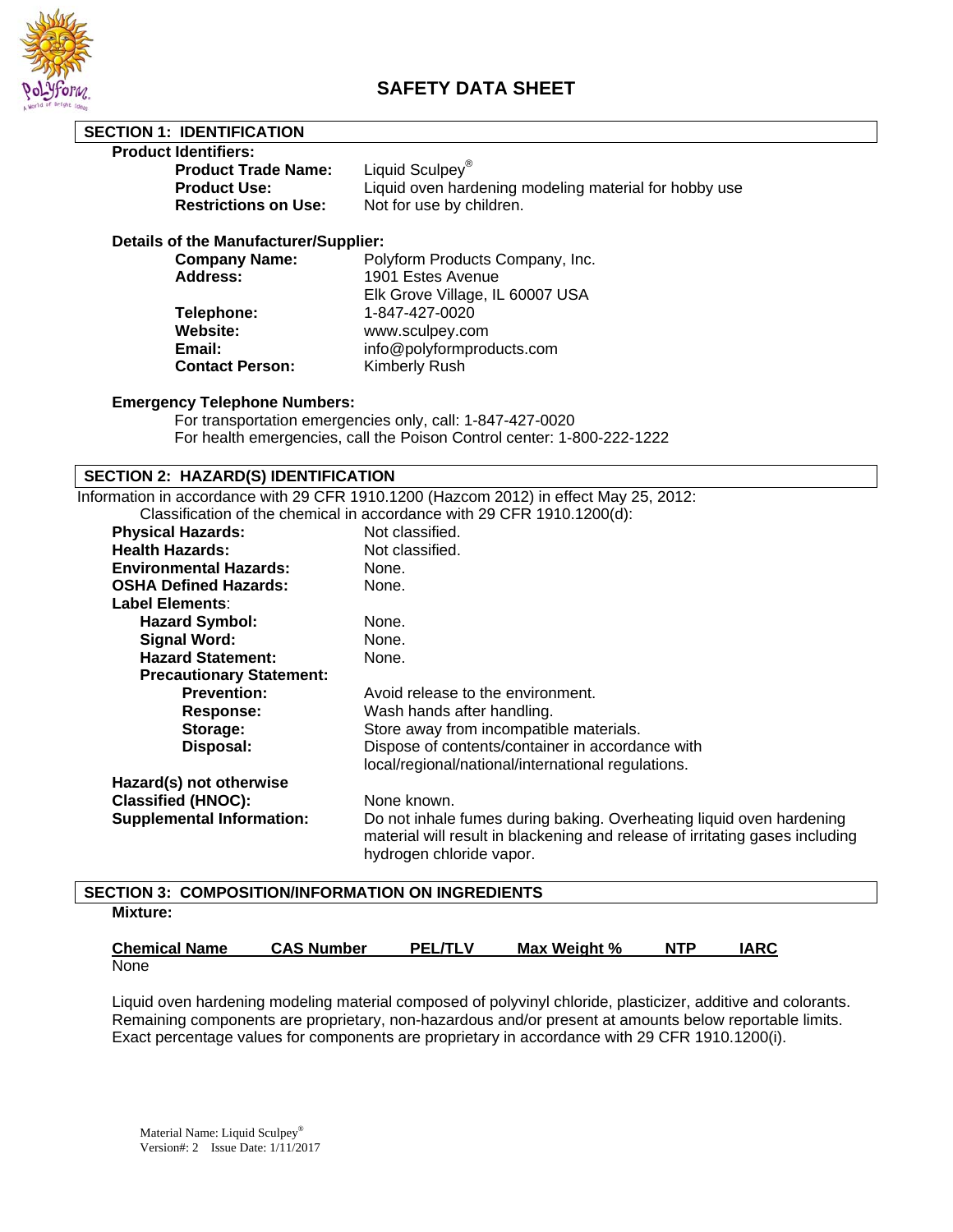#### **SECTION 4: FIRST AID MEASURES**

# **Description of First Aid Measures:**

 **General:** If irritation or other symptoms occur or persist from any route of exposure see a physician/get medical attention.

 **Eye Contact:** Any material that contacts the eye should be washed out immediately with water for 5-10 minutes. Seek medical attention if symptoms occur.

**Skin Contact:** Wash the affected area thoroughly with plenty of soap and water. Seek medical attention if symptoms occur.

 **Inhalation:** Seek fresh air after inhalation of fumes in the case of overheating material in oven. Seek medical attention if symptoms occur.

 **Ingestion:** Wash out mouth with water. If symptoms persist, seek medical attention.

 **Protection of First Aid Responders:** Wear proper personal protective clothing and equipment.

**Most important symptoms and effects, both acute and delayed:** Irritation. Pre-existing skin problems may be aggravated by prolonged or repeated exposure.

**Indication of any immediate medical attention and special treatment needed, if necessary:** Treat symptomatically.

| <b>SECTION 5: FIRE-FIGHTING MEASURES</b>                                 |                                                                                                                            |                                                                                                              |  |  |
|--------------------------------------------------------------------------|----------------------------------------------------------------------------------------------------------------------------|--------------------------------------------------------------------------------------------------------------|--|--|
| <b>Suitable Extinguishing Media:</b>                                     | Use water spray jet, foam, carbon dioxide, ABC dry chemical.                                                               |                                                                                                              |  |  |
| <b>Unsuitable Extinguishing Media:</b> None known.                       |                                                                                                                            |                                                                                                              |  |  |
| <b>Specific Hazards Arising from</b><br>the Chemical:                    | In the case of overheating in oven, carbon monoxide, carbon dioxide and<br>noxious hydrochloric acid vapors may be formed. |                                                                                                              |  |  |
| <b>Special Protective Equipment</b><br>and precautions for firefighters: | Wear self-contained breathing apparatus with full face piece and<br>full protective clothing.                              |                                                                                                              |  |  |
| <b>Fire Fighting Equipment</b><br><b>Instructions:</b>                   | Move containers from fire area if you can do so without risk.                                                              |                                                                                                              |  |  |
| <b>Specific Methods:</b>                                                 | Use standard firefighting procedures and consider the hazards of other<br>materials involved.                              |                                                                                                              |  |  |
| <b>General Fire Hazards:</b>                                             | No unusual fire or explosion hazards noted.                                                                                |                                                                                                              |  |  |
| <b>Flash Point:</b>                                                      |                                                                                                                            | n/a                                                                                                          |  |  |
| <b>Autoignition Temperature:</b>                                         |                                                                                                                            | n/a                                                                                                          |  |  |
| <b>Explosion Limits in Air:</b>                                          |                                                                                                                            | Not explosive                                                                                                |  |  |
| <b>Hazardous Decomposition Products:</b>                                 |                                                                                                                            | In the case of overheating in oven, carbon monoxide,<br>carbon dioxide and noxious hydrochloric acid vapors. |  |  |
| <b>Special Protective Equipment for Fire Fighters:</b>                   |                                                                                                                            | Wear self-contained breathing apparatus with full face<br>piece and protective clothing.                     |  |  |

## **SECTION 6: ACCIDENTAL RELEASE MEASURES**

| <b>Personal Precautions,</b>                                            | None expected. In case of overheating material, turn off oven. Ventilate                                                                          |
|-------------------------------------------------------------------------|---------------------------------------------------------------------------------------------------------------------------------------------------|
| <b>Protective Equipment and</b>                                         | area by opening nearest window. Seek fresh air.                                                                                                   |
| <b>Emergency Procedures:</b>                                            | If fumes are inhaled, see section 4 of the SDS.                                                                                                   |
| <b>Methods and materials for</b><br><b>Containment and Cleaning Up:</b> | Collect and reuse or dispose with domestic refuse in accordance with<br>all applicable regulations. For waste disposal, see Section 8 of the SDS. |
|                                                                         |                                                                                                                                                   |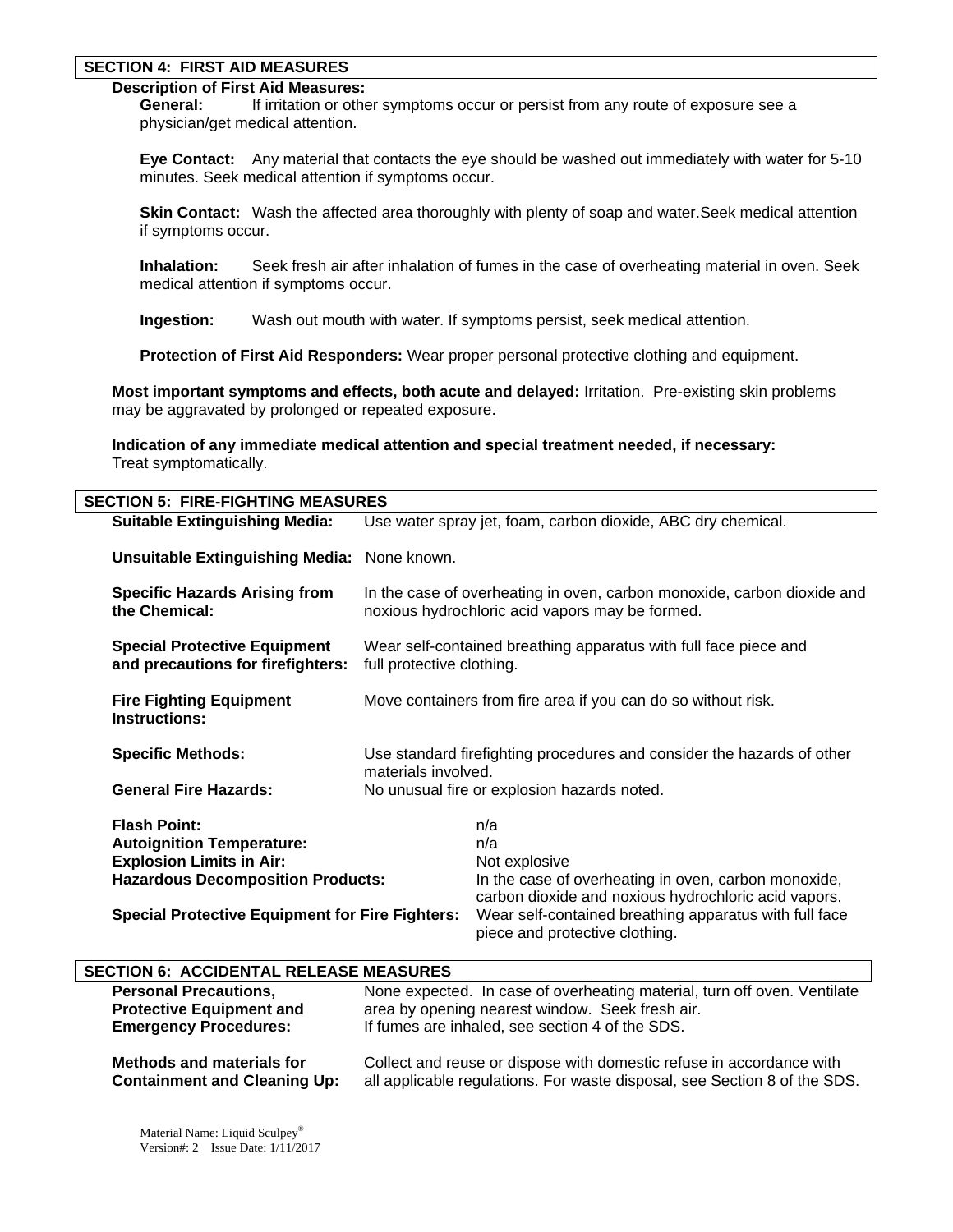| <b>SECTION 7: HANDLING AND STORAGE</b>                                                                                                                      |                                                                                                                                                                                                                                                                                                                                                                                                                                                                                                                                                                                                                                                                                                                     |  |  |
|-------------------------------------------------------------------------------------------------------------------------------------------------------------|---------------------------------------------------------------------------------------------------------------------------------------------------------------------------------------------------------------------------------------------------------------------------------------------------------------------------------------------------------------------------------------------------------------------------------------------------------------------------------------------------------------------------------------------------------------------------------------------------------------------------------------------------------------------------------------------------------------------|--|--|
| <b>Precautions for Safe Handling:</b>                                                                                                                       | Good industrial hygiene requires that exposure be maintained below the<br>TLV. This is preferably achieved through using the product under well-<br>ventilated conditions. Wash thoroughly after handling this product.<br>Always wash up before eating, smoking or using the facilities. Avoid eye<br>contact. Avoid repeated or prolonged skin contact. Avoid inhalation of<br>fume or vapor. Avoid drinking, tasting, swallowing or ingesting this<br>product. Wash contaminated clothing before reuse.                                                                                                                                                                                                          |  |  |
| <b>Conditions for Safe Storage,</b><br><b>Including and Compatibilities:</b>                                                                                | Store unused material in a cool, dry place preferably in a sealed non-<br>reactive container.                                                                                                                                                                                                                                                                                                                                                                                                                                                                                                                                                                                                                       |  |  |
| <b>SECTION 8: EXPOSURE CONTROLS/PERSONAL PROTECTION</b>                                                                                                     |                                                                                                                                                                                                                                                                                                                                                                                                                                                                                                                                                                                                                                                                                                                     |  |  |
| <b>Control Parameters:</b><br><b>Occupational Exposure Limits:</b><br><b>Biological Limit Values:</b><br><b>Appropriate Engineering</b><br><b>Controls:</b> | No applicable exposure limits.<br>No biological exposure limits not for the ingredient(s).<br>Good general ventilation should be used.                                                                                                                                                                                                                                                                                                                                                                                                                                                                                                                                                                              |  |  |
| <b>Eye/Face Protection:</b><br><b>Skin and Body Protection:</b><br><b>Respiratory Protection:</b>                                                           | <b>Individual Protection Measures, Such as Personal Protective Equipment</b><br>When sanding, wear protective goggles or a face shield.<br>n/a<br>In case of insufficient ventilation, wear suitable respiratory protection.<br>General Hygiene Considerations: Always observe good personal hygiene measures, such as washing after<br>handling the material and before eating, drinking, and/or smoking. Do not<br>heat above 175°C (350°F), allow to come in contact with an open flame<br>or use with a hot knife or wire. Use an oven thermometer when<br>hardening material in oven. Do not use a microwave oven for baking. Do<br>not overbake. Do not exceed the recommended baking temperature or<br>time. |  |  |
| <b>SECTION 9: PHYSICAL AND CHEMICAL PROPERTIES</b>                                                                                                          |                                                                                                                                                                                                                                                                                                                                                                                                                                                                                                                                                                                                                                                                                                                     |  |  |
| Color:<br>Various<br>Appearance: Viscous liquid<br>Characteristic<br>Odor:<br>Boiling Point: n/a<br>Melting Point: n/a                                      | n/a<br>pH:<br>Not soluble<br><b>Solubility in Water:</b><br><b>Reactivity in Water:</b><br>Non-reactive<br>Specific Vapor Density (Air=1): n/a<br>Vapor Pressure:<br>n/a                                                                                                                                                                                                                                                                                                                                                                                                                                                                                                                                            |  |  |
| <b>SECTION 10: STABILITY AND REACTIVITY</b>                                                                                                                 |                                                                                                                                                                                                                                                                                                                                                                                                                                                                                                                                                                                                                                                                                                                     |  |  |
| <b>Reactivity:</b>                                                                                                                                          | The product is stable and non-reactive under normal conditions of use,<br>storage and transport.                                                                                                                                                                                                                                                                                                                                                                                                                                                                                                                                                                                                                    |  |  |
| <b>Chemical Stability:</b>                                                                                                                                  | Material is stable under normal conditions.                                                                                                                                                                                                                                                                                                                                                                                                                                                                                                                                                                                                                                                                         |  |  |
| <b>Possibility of Hazardous</b><br><b>Reactions:</b>                                                                                                        | No dangerous reaction known under conditions of normal use.                                                                                                                                                                                                                                                                                                                                                                                                                                                                                                                                                                                                                                                         |  |  |
| <b>Conditions to Avoid:</b>                                                                                                                                 | None.                                                                                                                                                                                                                                                                                                                                                                                                                                                                                                                                                                                                                                                                                                               |  |  |
| <b>Incompatible Materials:</b>                                                                                                                              | Items made of PVC, polystyrene                                                                                                                                                                                                                                                                                                                                                                                                                                                                                                                                                                                                                                                                                      |  |  |
| <b>Hazardous Decomposition</b><br><b>Products:</b>                                                                                                          | Hydrochloric acid vapors                                                                                                                                                                                                                                                                                                                                                                                                                                                                                                                                                                                                                                                                                            |  |  |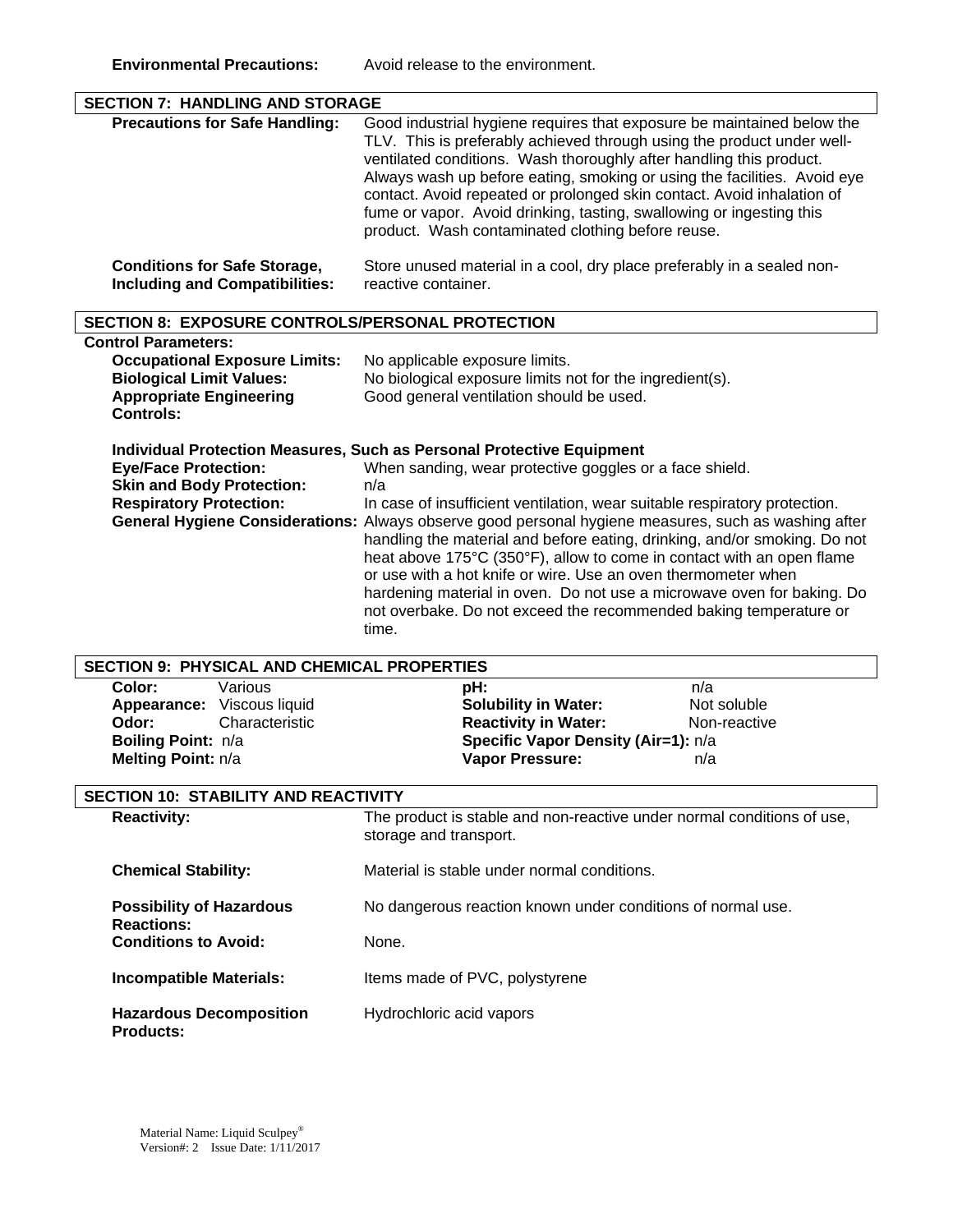# **SECTION 11: TOXICOLOGICAL INFORMATION**

## **Information on Likely Routes of Exposure:**

**Inhalation:** Prolonged inhalation may be harmful. **Skin Contact:** No adverse effects due to skin contact are expected. **Eye Contact:** Direct contact with the eye may cause temporary irritation. **Ingestion:** Expected to be a low ingestion hazard.

**Symptoms relating to the physical, chemical and toxicological characteristics Information on Toxicological Effects:** 

**Acute Toxicity:** 

 **Acute Effects Associated with use of this Material:** None expected

The summated LD50 is >12205 mg/kg. The summated LC50 is 77174 mg/cubic meter.

**Skin Corrosion/Irritation:** Prolonged skin contact may cause temporary irritation. **Serious Eve Damage/Eve Irritation:** Direct contact with the eve may cause temporary irritation.

# **Respiratory or Skin Sensitization:**

**Respiratory Sensitization:** Not a respiratory sensitizer.

**Skin Sensitization:** This product is not expected to cause skin sensitization.

**Germ Cell Mutagenicity:** No data available to indicate product or any components present at greater than 0.1% are mutagenic or genotoxic.

**Carcinogenicity:** This product is not considered to be a carcinogen by IARC, ACGIH, NTP, or OSHA.

**Carcinogen Listing – see Section 3 of SDS**

**NTP:** No **IARC:** No **OSHA:** No

**OSHA Specifically Regulated Substances (29 CFR 1910.1001-1050)** – not listed

**Reproductive Toxicity:** This product is not expected to cause reproductive or developmental effects.

**Specific Target Organ Toxicity – Single Exposure:** Not classified.

**Specific Target Organ Toxicity – Repeated Exposure:** Not classified.

**Aspiration Hazard:** Not an aspiration hazard.

**Chronic Effects:** Prolonged inhalation may be harmful.

# **SECTION 12: ECOLOGICAL INFORMATION**

**Ecotoxicity:** No data available. No harmful effects known other than those associated with suspended inert solids in water.

**Persistence and Degradability:** No data is available on the degradability of this product.

**Bioaccumulative Potential Mobility in Soil:** No data available.

**Other Adverse Effects:** No other adverse environmental effects (e.g. ozone depletion, photochemical ozone creation potential, endocrine disruption, global warming potential) are expected for this product.

# **SECTION 13: DISPOSAL CONSIDERATIONS**

**Disposal Instructions:** Collect and reclaim or dispose in sealed container. Do not allow this material to drain into sewers/water supplies. Do not contaminate ponds or waterways with product. Dispose of contents/container in accordance with local/regional/national/international regulations.

**Local Disposal Regulations:** Dispose in accordance with all applicable regulations.

**Waste from Residues/Unused Products:** Dispose in accordance with all applicable regulations.

**Contaminated Packaging:** Dispose in accordance with all applicable regulations.

# **SECTION 14: TRANSPORT INFORMATION**

**UN Number: N/A UN Proper Shipping Name:** Not Regulated

**Transport Hazard Class(es):** 

**US DOT (49 CFR 172.101):** Not regulated as a dangerous good. **Canada TDG Hazard Class:** N/A **IMDG Code (ocean) Hazard Class:** N/A **Europe ADR/RID Hazard Class:** N/A **ICAO/IATA (air) Hazard Class:** N/A **A "N/A" listing for the hazard class indicates the product is not regulated for transport by that regulation.**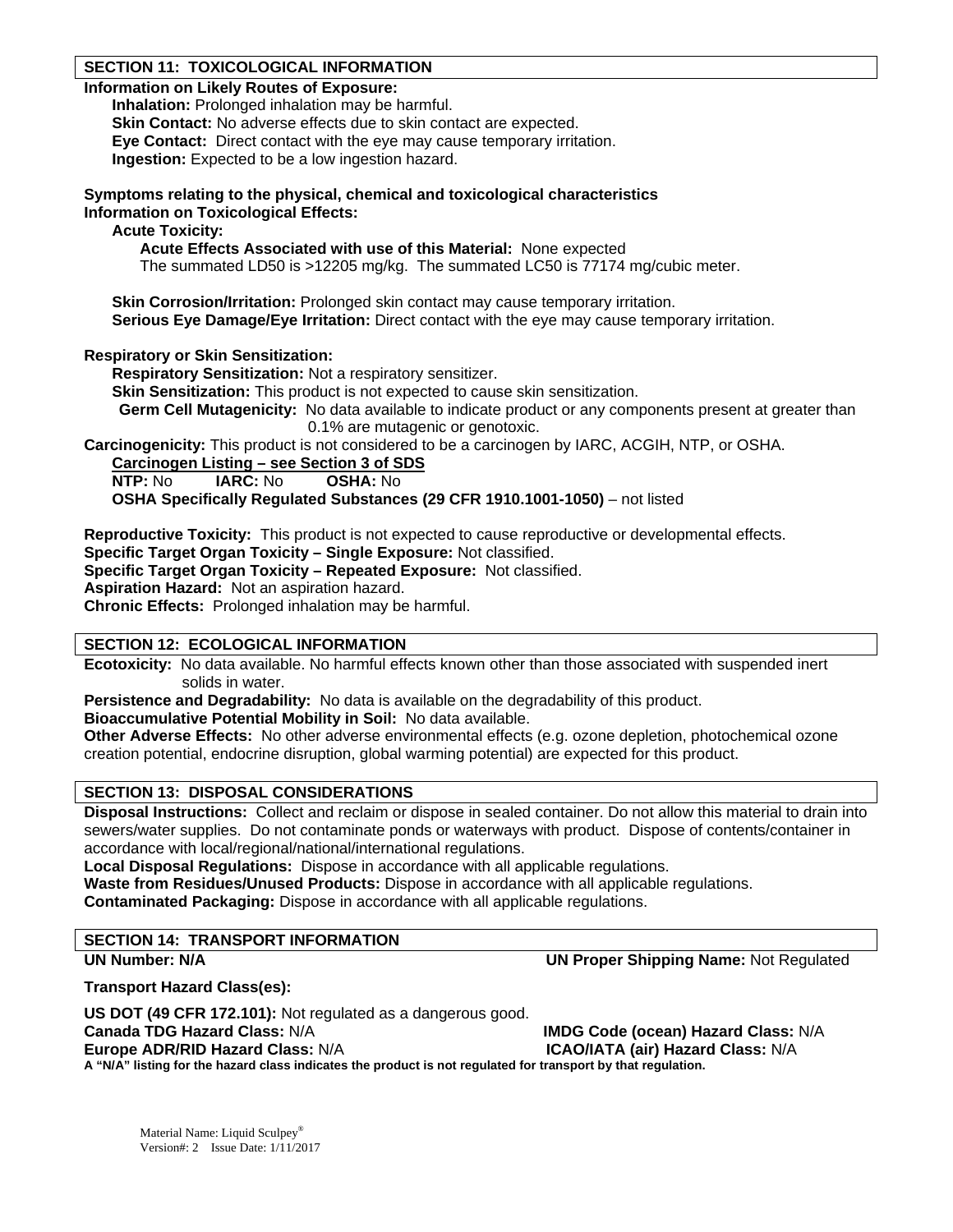## **Packing Group: N/A**

**Environmental Hazards: Marine Pollutant:** Not Applicable.  **Hazardous Substance (USA):** Not Applicable.

**Transport in Bulk according to Annex II of MARPOL 73-78 and IBC Code:** Not Applicable.

**Special Precautions for User:** Not Applicable.

#### **SECTION 15: REGULATORY INFORMATION**

**Contents of the SDS Comply with the OSHA Hazard Communication Standard 29 CFR 1910.1200** 

**US Federal Regulations: EPA SARA TITLE III Chemical Listings:** None **SARA Section 302.4 (40 CFR 355) Extremely Hazardous Substance:** None **Section 313 Toxic Chemicals (40 CFR 372):** None **TSCA Section 12(b) Export Notification (40 CFR 707, Subpt. D):** None **CERCLA Hazardous Substances List (40 CFR 302.4):** Not Listed **OSHA Specifically Regulated Substances (29 CFR 1910.1001-1050):** Not Listed **Clean Air Act (CAA) Section 112 Hazardous Air Pollutants (HAPs) List:** Not Regulated **Clean Air Act (CAA) Section 112® Accidental Release Prevention (40 CFR 68.130):** Not Regulated **Safe Drinking Water Act (SDWA):** Not Regulated

**US State Regulations:** 

**California Proposition 65:** 

**The following ingredients present in the product are known to the State of California to cause Cancer, Birth Defects, or Reproductive Harm:** None known to be present

## **Washington Children's Safe Products Act – Chemicals Requiring Notification:** None

This material has been reviewed by a toxicologist in the US and carries the AP seal from the Art & Creative Materials Institute (ACMI). The labeling conforms to US 16 CFR 1500-14 and ASTM D 4236. Under CPSC's Consumer Product Regulations (16 CFR 1500.3 and 1500-14), this product has the following required acute and chronic hazard labeling: None

#### **International Regulations:**

**Canadian WHMIS:** This product is a controlled product under Canada's Workplace Hazardous Materials Information System. It contains the following toxic or highly toxic materials: Mica

**Canadian Ingredient Disclosure List:** None known to be present or none in reportable amounts.

**Mexico Regulations/Legislation:** This SDS contains the information required by NOM-018-STPS-2000 Workplace Hazardous Chemical Substances Communication and Identification Standard.

## **SECTION 16: OTHER INFORMATION, INCLUDING DATE OF PREPARATION OR LAST REVISION Issue Date: 1/11/2017**

#### **Version #: 2**

#### **Disclaimer:**

The information contained herein is provided in good faith and is subject to change without notice. It is believed to be accurate and represents the best information currently available to us. However, we make no warranty, fitness for a particular purpose or of any other type, expressed or implied, with respect to products described or data or information provided. We assume no liability resulting from the use of such products, data or information. Users should determine the suitability of the information for their particular purpose. The user assumes all risk arising from their use of the material. The user is required to comply with all laws and regulations relating to the purchase, use, storage and disposal of the material and must be familiar with and follow generally accepted safe handling procedures.

Material Name: Liquid Sculpey® Version#: 2 Issue Date: 1/11/2017